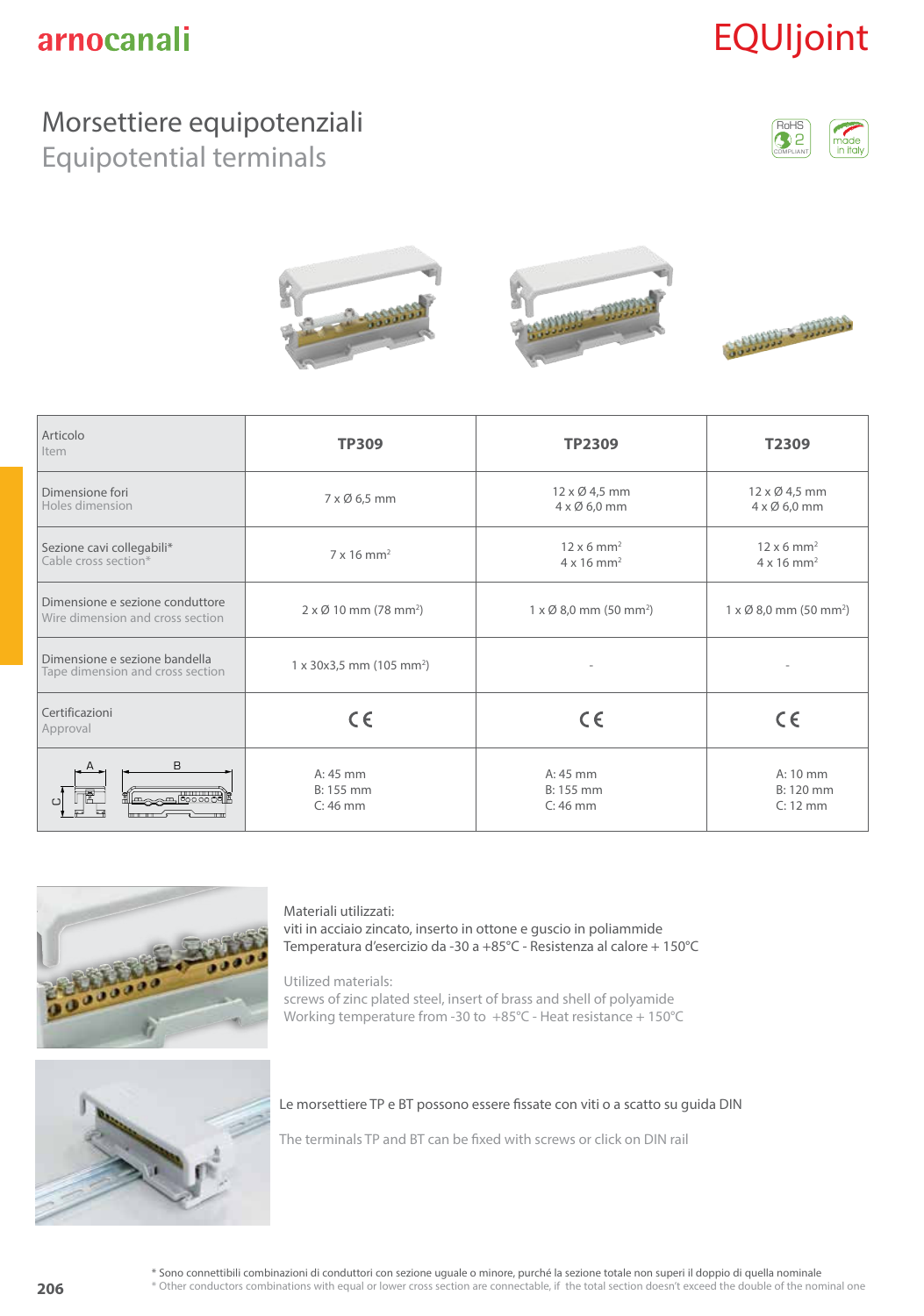## EQUIjoint





| <b>BT137</b>                                                                                    | <b>BT1311</b>                                                                                   | <b>BT1315</b>                                                                                    | <b>BT2309</b>                                                  |
|-------------------------------------------------------------------------------------------------|-------------------------------------------------------------------------------------------------|--------------------------------------------------------------------------------------------------|----------------------------------------------------------------|
| $5 \times \emptyset$ 5,3 mm<br>$1 \times \emptyset$ 6,9 mm<br>$1 \times \emptyset$ 8,0 mm       | $9 \times 05,3$ mm<br>$1 \times \emptyset$ 6,9 mm<br>$1 \times \emptyset$ 8,0 mm                | 13 x Ø 5,3 mm<br>$1 \times \emptyset$ 6,9 mm<br>$1 \times \emptyset$ 8,0 mm                      | 12 x Ø 4,5 mm<br>$4 \times \emptyset$ 6,0 mm                   |
| $5 \times 10$ mm <sup>2</sup><br>$1 \times 16$ mm <sup>2</sup><br>$1 \times 35$ mm <sup>2</sup> | $9 \times 10$ mm <sup>2</sup><br>$1 \times 16$ mm <sup>2</sup><br>$1 \times 35$ mm <sup>2</sup> | $13 \times 10$ mm <sup>2</sup><br>$1 \times 16$ mm <sup>2</sup><br>$1 \times 35$ mm <sup>2</sup> | $12 \times 6$ mm <sup>2</sup><br>$4 \times 16$ mm <sup>2</sup> |
| $2 \times \emptyset$ 10 mm (78 mm <sup>2</sup> )                                                | $2 \times \emptyset$ 10 mm (78 mm <sup>2</sup> )                                                | $2 \times \emptyset$ 10 mm (78 mm <sup>2</sup> )                                                 | $1 \times \emptyset$ 8,0 mm (50 mm <sup>2</sup> )              |
| $1 \times 30 \times 3.5$ mm (105 mm <sup>2</sup> )                                              | $1 \times 30 \times 3.5$ mm (105 mm <sup>2</sup> )                                              | $1 \times 30 \times 3.5$ mm (105 mm <sup>2</sup> )                                               |                                                                |
| $\circledcirc$ CE                                                                               | $\circledcirc$ CE                                                                               | $\circledcirc$ CE                                                                                | $\circledcirc$ C E                                             |
| $A: 45$ mm<br>$B: 155$ mm<br>$C: 46$ mm                                                         | $A:45$ mm<br>B: 192 mm<br>$C: 46$ mm                                                            | A: 45 mm<br>$B: 222$ mm<br>$C: 46$ mm                                                            | $A:45$ mm<br>$B: 155$ mm<br>$C: 46$ mm                         |



#### Materiali utilizzati:

viti in acciaio zincato, inserto in ottone e rame, guscio in poliammide Temperatura d'esercizio da -30 a +85°C - Resistenza al calore + 150°C

Utilized materials: screws of zinc plated steel, insert of brass and copper, shell of polyamide Working temperature from -30 to +85°C - Heat resistance + 150°C



Il coperchio delle morsettiere può essere fissato con le viti in dotazione per una maggiore sicurezza

The cover of the terminals can be fixed with the included screws, for more security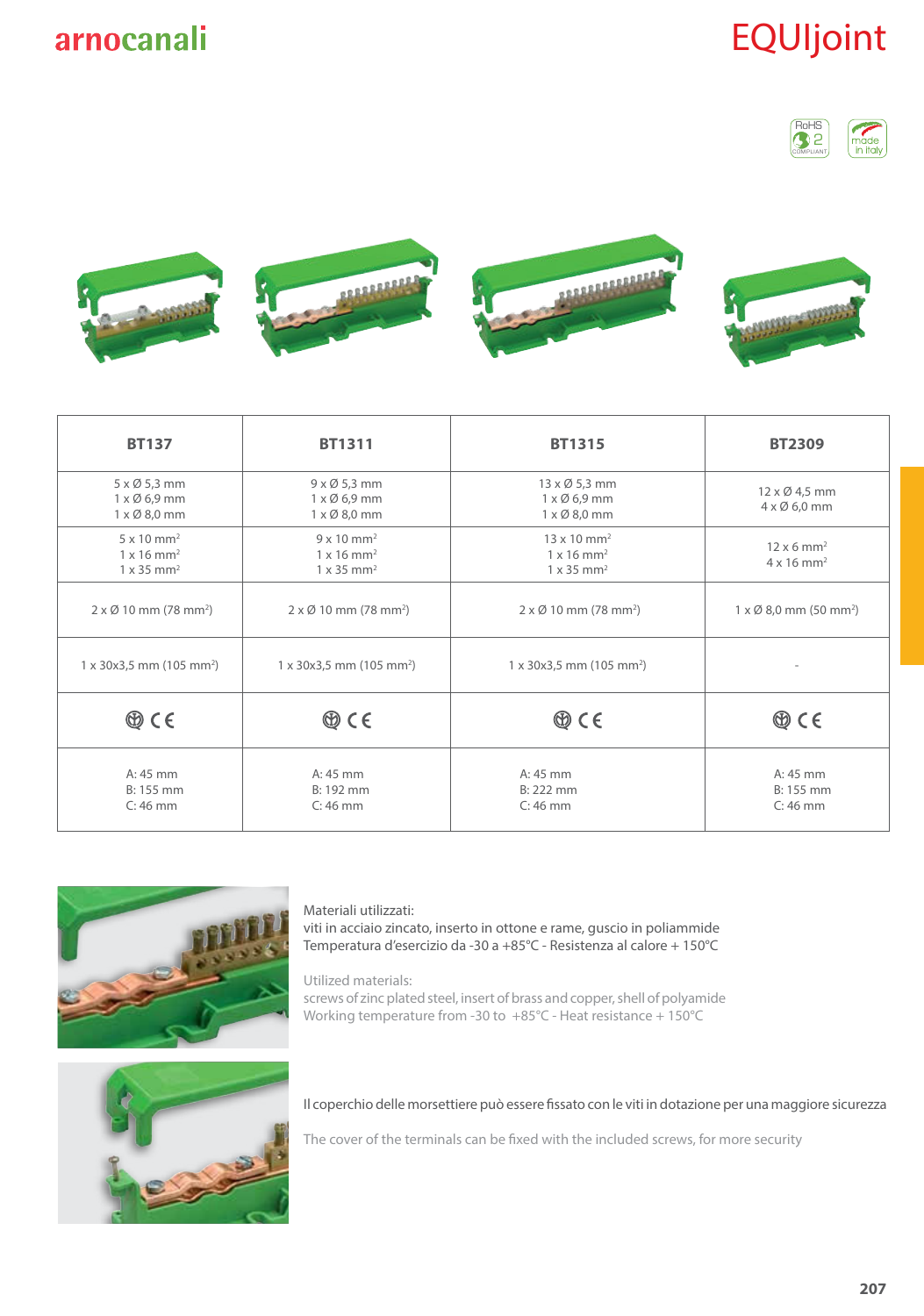# EQUIjoint

### Morsettiere equipotenziali

Equipotential terminals







| Articolo<br>Item                                       | T1614                                                           | T1628                                                           |
|--------------------------------------------------------|-----------------------------------------------------------------|-----------------------------------------------------------------|
| Dimensione fori<br>Holes dimension                     | $4 \times \emptyset$ 6,0 mm<br>$10 \times \emptyset$ 5,3 mm     | $4 \times \emptyset$ 6,0 mm<br>26 x Ø 5,3 mm                    |
| Sezione cavi collegabili*<br>Cable cross section*      | $4 \times 16$ mm <sup>2</sup><br>$10 \times 10$ mm <sup>2</sup> | $4 \times 16$ mm <sup>2</sup><br>$26 \times 10$ mm <sup>2</sup> |
| Certificazioni<br>Approval                             | $\circledcirc$ CE                                               | $\circledcirc$ CE                                               |
| <b>beeered</b><br>DOOOOO<br>$\cup$<br>뵵<br>ᆷ<br>B<br>А | A: 51 mm<br>$B: 47$ mm<br>$C: 39$ mm                            | A: 105 mm<br>B: 47 mm<br>$C: 39$ mm                             |



#### Materiali utilizzati:

viti in acciaio zincato, inserto in ottone e guscio in poliammide Temperatura d'esercizio da -30 a +85°C - Resistenza al calore + 150°C

#### Utilized materials:

screws of zinc plated steel, insert of brass and shell of polyamide Working temperature from -30 to +85°C - Heat resistance + 150°C



Le morsettiere possono essere fissate con viti o a scatto su guida DIN

The terminals can be fixed with screws or click on DIN rail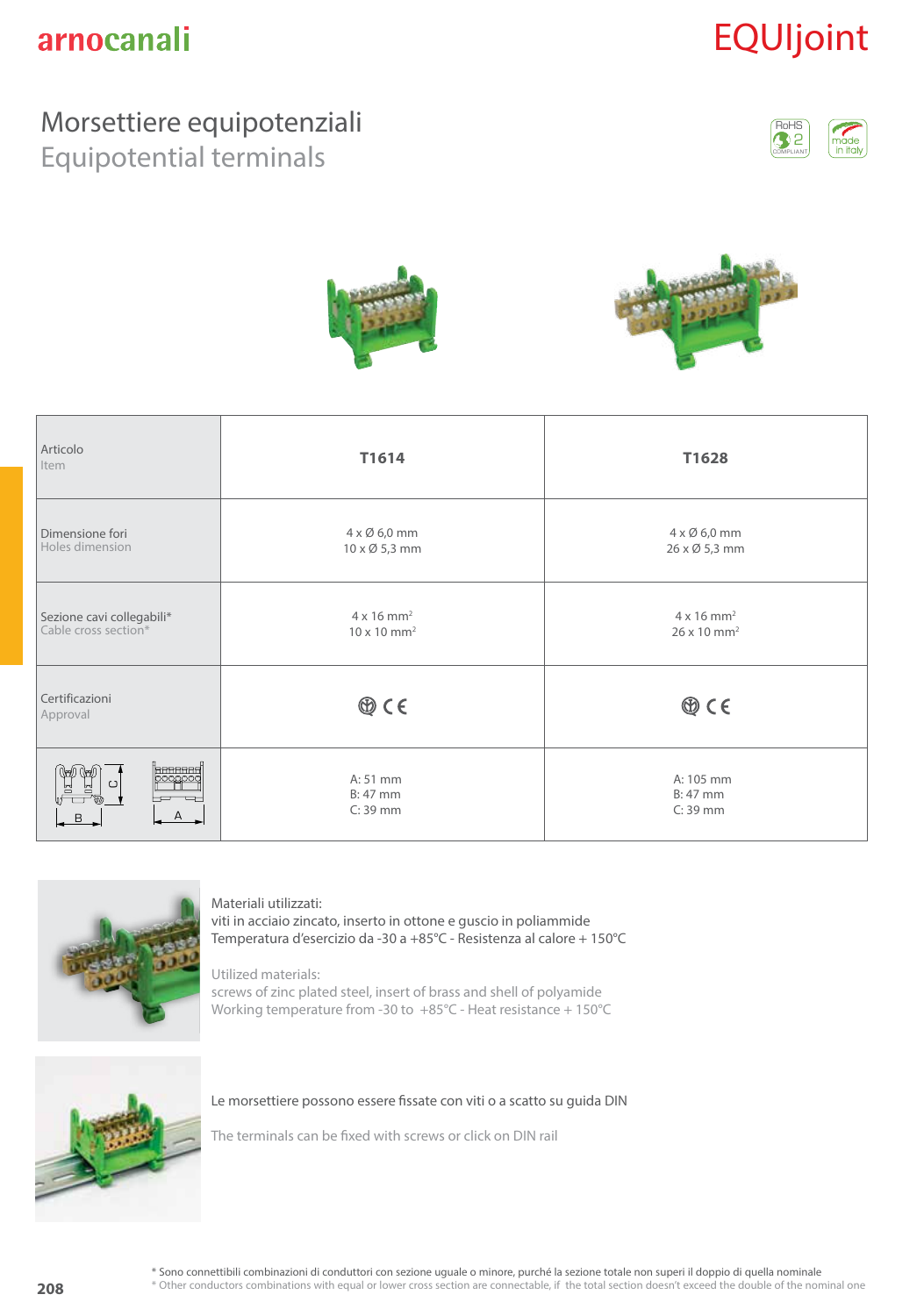

## EQUIjoint





| Articolo<br>Item                                  | T167                                                                   | T1611                                                                  | T1615                                                            |
|---------------------------------------------------|------------------------------------------------------------------------|------------------------------------------------------------------------|------------------------------------------------------------------|
| Dimensione fori<br>Holes dimension                | $D1: 2 \times \emptyset 6,0$ mm<br>D2: 5 x Ø 5,3 mm                    | $D1: 2 \times \emptyset 6,0$ mm<br>D2: 9 x Ø 5,3 mm                    | $D1: 2 \times \emptyset 6,0$ mm<br>D2: 13 x Ø 5,3 mm             |
| Conduttori connettibili *<br>Connectable cables * | $D1: 2 \times 16$ mm <sup>2</sup><br>D2: $5 \times 10$ mm <sup>2</sup> | $D1: 2 \times 16$ mm <sup>2</sup><br>D2: $9 \times 10$ mm <sup>2</sup> | $D1: 2 \times 16$ mm <sup>2</sup><br>D2: 13 x 10 mm <sup>2</sup> |
| Certificazioni<br>Approval                        | $\circledcirc$ CE                                                      | $\circledcirc$ CE                                                      | $\circledcirc$ CE                                                |
| B<br>Ø D1-D2                                      | A: 19.0 mm<br>B: 59.0 mm<br>$C: 34.0$ mm                               | A: 19.0 mm<br>B: 88.0 mm<br>$C: 34.0$ mm                               | A: 19.0 mm<br>B: 114.0 mm<br>$C: 34.0$ mm                        |



#### Materiali utilizzati:

viti in acciaio zincato, inserto in ottone, guscio in policarbonato e base in poliammide Temperatura d'esercizio da -5 a +85°C - Resistenza al calore + 130°C

#### Utilized materials:

screws of zinc plated steel, insert of brass, shell of polycarbonate and base of polyamide. Working temperature from -5 to +85°C - Heat resistance + 130°C



#### Le morsettiere possono essere fissate con viti o a scatto su guida DIN.

The terminals can be fixed with screws or click on DIN rail.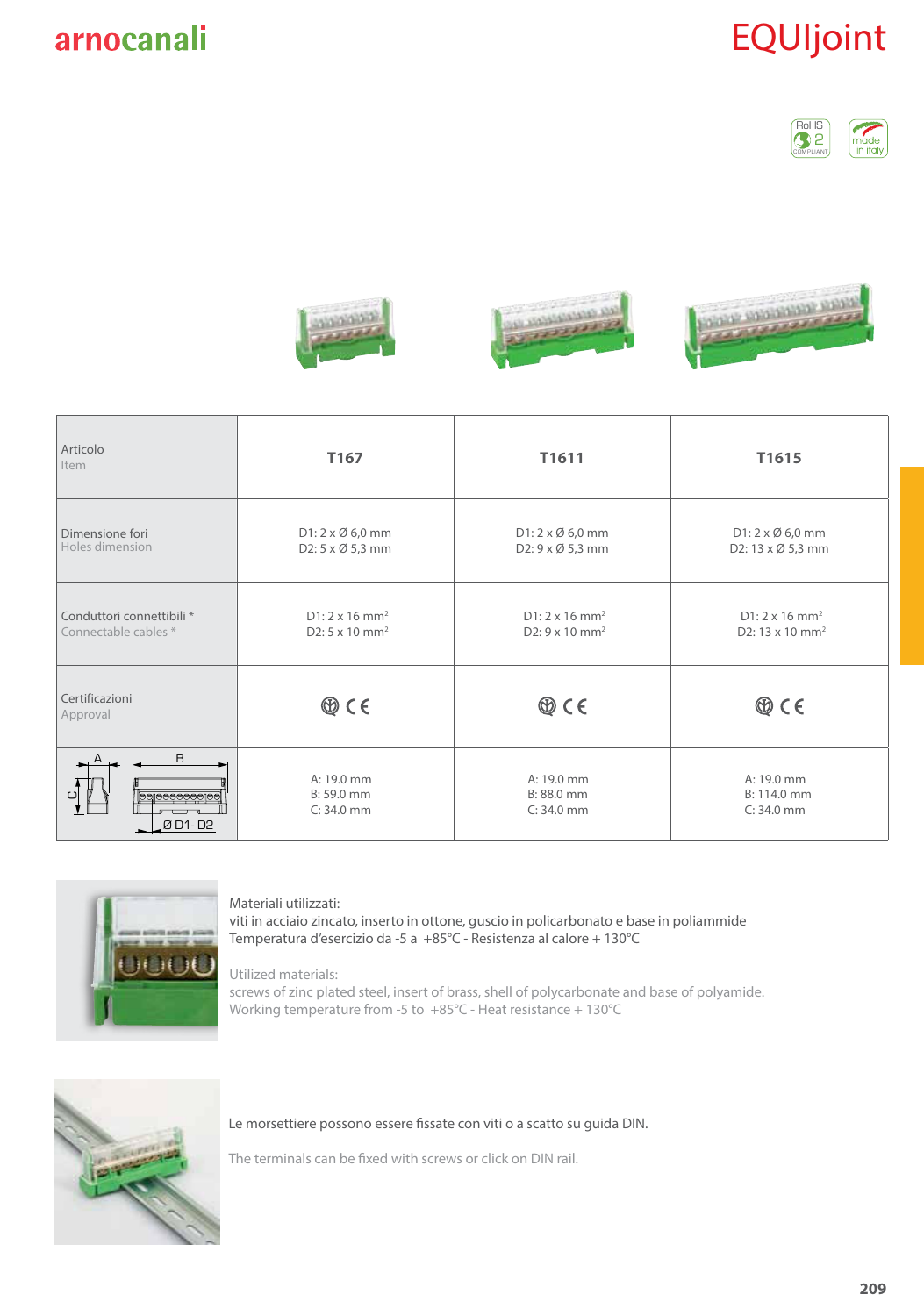# EQUIjoint

### Barre equipotenziali

Equipotential bars



<u>.....</u>



| Articolo<br>Item                                                | <b>BT20</b>                           | <b>BT34</b>                           | <b>BTS122</b>                                                             | <b>BCF1220-1</b>                      |
|-----------------------------------------------------------------|---------------------------------------|---------------------------------------|---------------------------------------------------------------------------|---------------------------------------|
| Numero barre<br><b>Bars Number</b>                              | 2                                     | $\overline{2}$                        | 2 pezzi<br>2 pieces                                                       | Viti M5<br>Screws M5<br><b>BBM590</b> |
| Dimensione barre<br><b>Bars dimension</b>                       | $12 \times 2$ mm                      | $12 \times 2$ mm                      | Per barre 12 x 2 mm<br>For bars 12 x 2 mm                                 | $12 \times 2$ mm                      |
| Dimensione fori<br>Holes dimension                              | $20 \times M5$                        | $34 \times M5$                        | Per 2 barre 12 x 2 mm<br>For 2 bars 12 x 2 mm                             | Lunghezza barra<br>Bar length 1 m     |
| Interasse fori<br>Holes step                                    | $9,5$ mm                              | 9,5 mm                                | Fissaggio con vite<br>o su guida DIN<br>Fixing with screws<br>or DIN rail | 9,5 mm                                |
| Certificazioni<br>Approval                                      | $C \in$                               | $C \in$                               | $C \in$                                                                   | $\epsilon$                            |
| $\frac{\mathbf{p}}{\mathbf{b}}$ $\frac{\mathbf{p}}{\mathbf{b}}$ | A: 128 mm<br>$B: 47$ mm<br>$C: 24$ mm | A: 195 mm<br>$B: 47$ mm<br>$C: 24$ mm |                                                                           |                                       |

| <b>BTS122</b>                                                             | <b>BCF1220-1</b>                      |
|---------------------------------------------------------------------------|---------------------------------------|
| 2 pezzi<br>2 pieces                                                       | Viti M5<br>Screws M5<br><b>BBM590</b> |
| Per barre 12 x 2 mm<br>For bars 12 x 2 mm                                 | $12 \times 2$ mm                      |
| Per 2 barre 12 x 2 mm<br>For 2 bars $12 \times 2$ mm                      | Lunghezza barra 1 m<br>Bar length 1 m |
| Fissaggio con vite<br>o su guida DIN<br>Fixing with screws<br>or DIN rail | 9,5 mm                                |
| $C \in$                                                                   | $\epsilon$                            |
|                                                                           |                                       |
|                                                                           |                                       |



#### Materiali utilizzati:

viti in acciaio zincato, barre in rame e supporti in poliammide Temperatura d'esercizio da -30 a +85°C - Resistenza al calore + 150°C

Utilized materials:

screws of zinc plated steel, bars of copper and supports of polyamide. Working temperature from -30 to +85°C - Heat resistance + 150°C



Le morsettiere possono essere fissate con viti o su guida DIN

The terminals can be fixed with screws or on DIN rail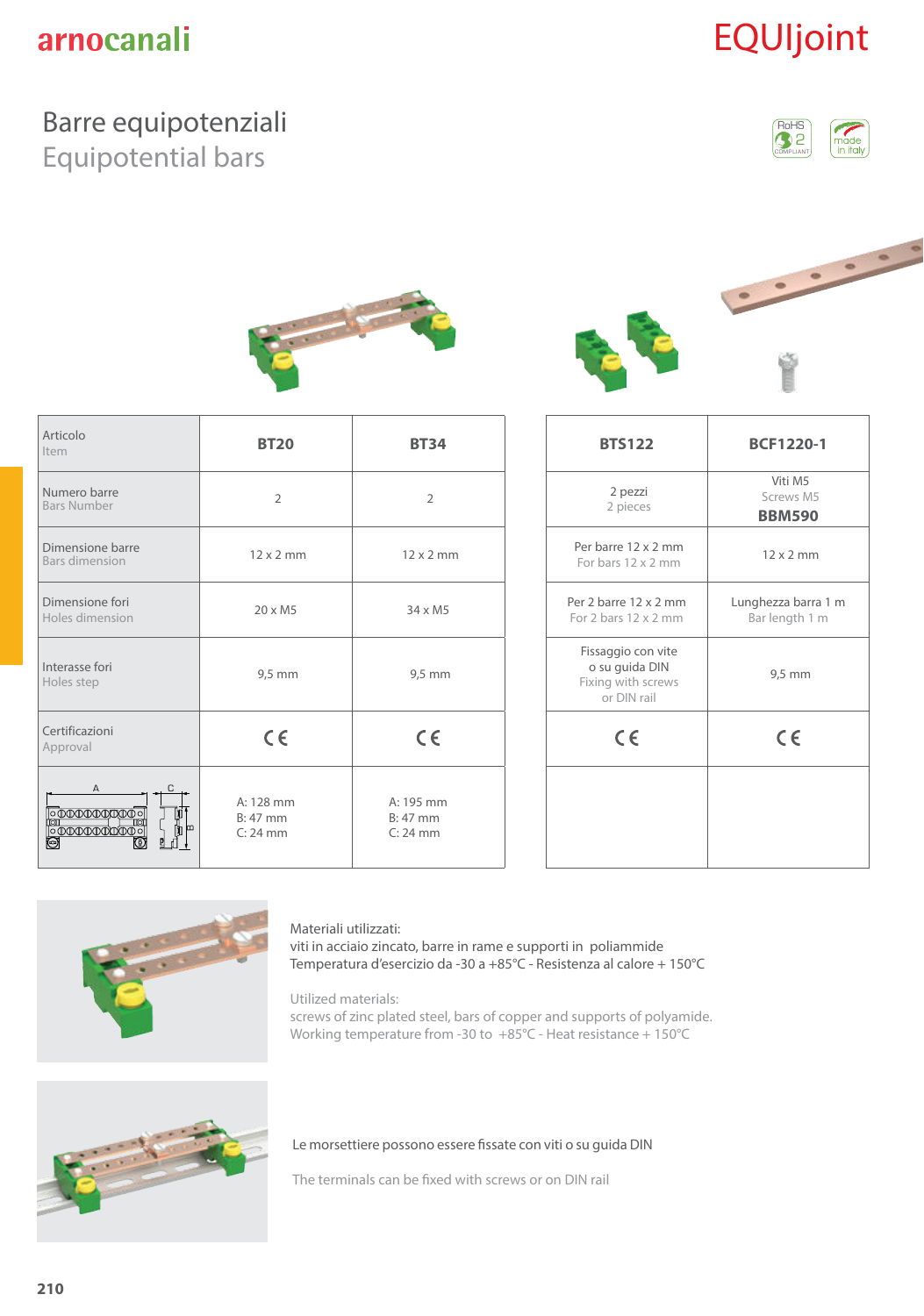# EQUIjoint

### Barre equipotenziali con coperchio

Equipotential bars with cover





| Articolo<br>Item                                         | <b>TV122-18</b>                     | TV124-18                            |
|----------------------------------------------------------|-------------------------------------|-------------------------------------|
| Numero barre<br><b>Bars Number</b>                       | $\overline{2}$                      | $\overline{2}$                      |
| Dimensione barre<br>Bars dimension                       | $12 \times 2$ mm                    | $12 \times 4$ mm                    |
| Numero e filettatura fori<br>Holes number and thread     | $18 \times M5$                      | $18 \times M5$                      |
| Interasse fori<br>Holes step                             | $9,5$ mm                            | $9,5$ mm                            |
| Certificazioni<br>Approval                               | $\circledcirc$ CE                   | $\circledcirc$ CE                   |
| $\mathsf A$<br>B<br><del>nnannann</del> .<br>C<br>P<br>⋿ | A: 140 mm<br>B: 50 mm<br>$C: 45$ mm | A: 140 mm<br>B: 50 mm<br>$C: 45$ mm |



Le morsettiere TV122-18 e TV124-18 sono fornite con viti M5

The terminals TV122-18 and TV124-18 are supplied with screws M5



Le morsettiere possono essere fissate con viti o su guida DIN

The terminals can be fixed with screws or on DIN rail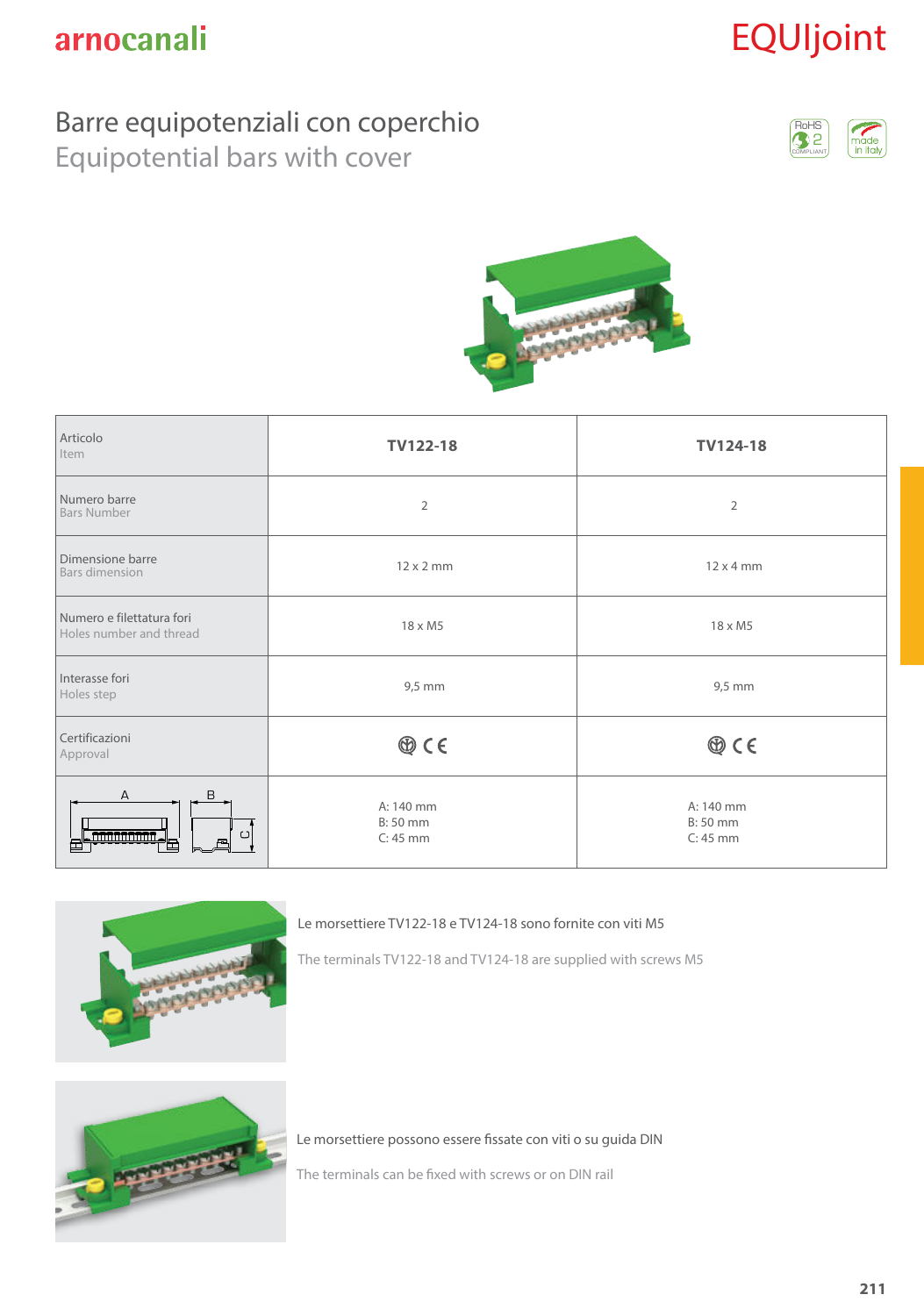# EQUIjoint

*County County* 

### Scatole per nodi equipotenziali Equipotential boxes



| Articolo<br>Item                                            | 6700TE14.3                                                                                              | 6701TE28.3                                                                                              | 6702TE56.3                                                                                              |  |
|-------------------------------------------------------------|---------------------------------------------------------------------------------------------------------|---------------------------------------------------------------------------------------------------------|---------------------------------------------------------------------------------------------------------|--|
| Numero e articolo morsettiere<br>Terminals number and item  | 2 x T167                                                                                                | 2 x T1615                                                                                               | 4 x T1615                                                                                               |  |
| Espansione possibile<br>Possible extension                  | $+2xT167$<br>$+2xT1611$                                                                                 | $+2x$ T1611<br>$+2xT1615$                                                                               | $+2 \times$ T1611<br>$+2 \times$ T1615                                                                  |  |
| Numero fori totali<br>Total holes number                    | 14                                                                                                      | 30                                                                                                      | 60                                                                                                      |  |
| Certificazioni<br>Approval                                  | $\circledcirc$ C E                                                                                      | $\circledcirc$ CE                                                                                       | $\circledcirc$ C E                                                                                      |  |
| Diametro e sezione fori<br>Diameter and cross section holes | $10 \times \emptyset$ 5,3 mm (10 mm <sup>2</sup> )<br>$4 \times \emptyset$ 6,0 mm (16 mm <sup>2</sup> ) | $26 \times \emptyset$ 5,3 mm (10 mm <sup>2</sup> )<br>$4 \times \emptyset$ 6,0 mm (16 mm <sup>2</sup> ) | $52 \times \emptyset$ 5,3 mm (10 mm <sup>2</sup> )<br>$8 \times \emptyset$ 6,0 mm (16 mm <sup>2</sup> ) |  |
| R<br>$\cup$                                                 | A: 115 mm<br>$B: 53$ mm<br>$C: 115$ mm                                                                  | A: 155 mm<br>B: 80 mm<br>$C: 155$ mm                                                                    | $A: 200$ mm<br>$B: 80$ mm<br>$C: 200$ mm                                                                |  |



Le scatole per nodi equipotenziali sono fornite con un numero standard di morsettiere come riportato in tabella, ma possono essere aumentate usando le apposite predisposizioni (esempio in foto 6701TE28.3 con 60 connessioni anzichè 30 come la standard)

 $\sim$   $\sim$   $\sim$   $\sim$   $\sim$ 

The equIpotential boxes are supplied with a standard number of terminals as shown in the table, but they can be increased using the appropriate predispositions (example in the picture 6701TE28.3 with 60 connections instead of 30 like the standard)

| Articolo<br>Item                   | T <sub>167</sub>                                                   | T1611                                               | T1615                                                               |
|------------------------------------|--------------------------------------------------------------------|-----------------------------------------------------|---------------------------------------------------------------------|
| Dimensione fori<br>Holes dimension | $D1: 2 \times \emptyset 6.0$ mm<br>D2: $5 \times \emptyset$ 5,3 mm | $D1: 2 \times \emptyset 6,0$ mm<br>D2: 9 x Ø 5,3 mm | $D1: 2 \times \emptyset 6.0$ mm<br>D2: $13 \times \emptyset$ 5,3 mm |